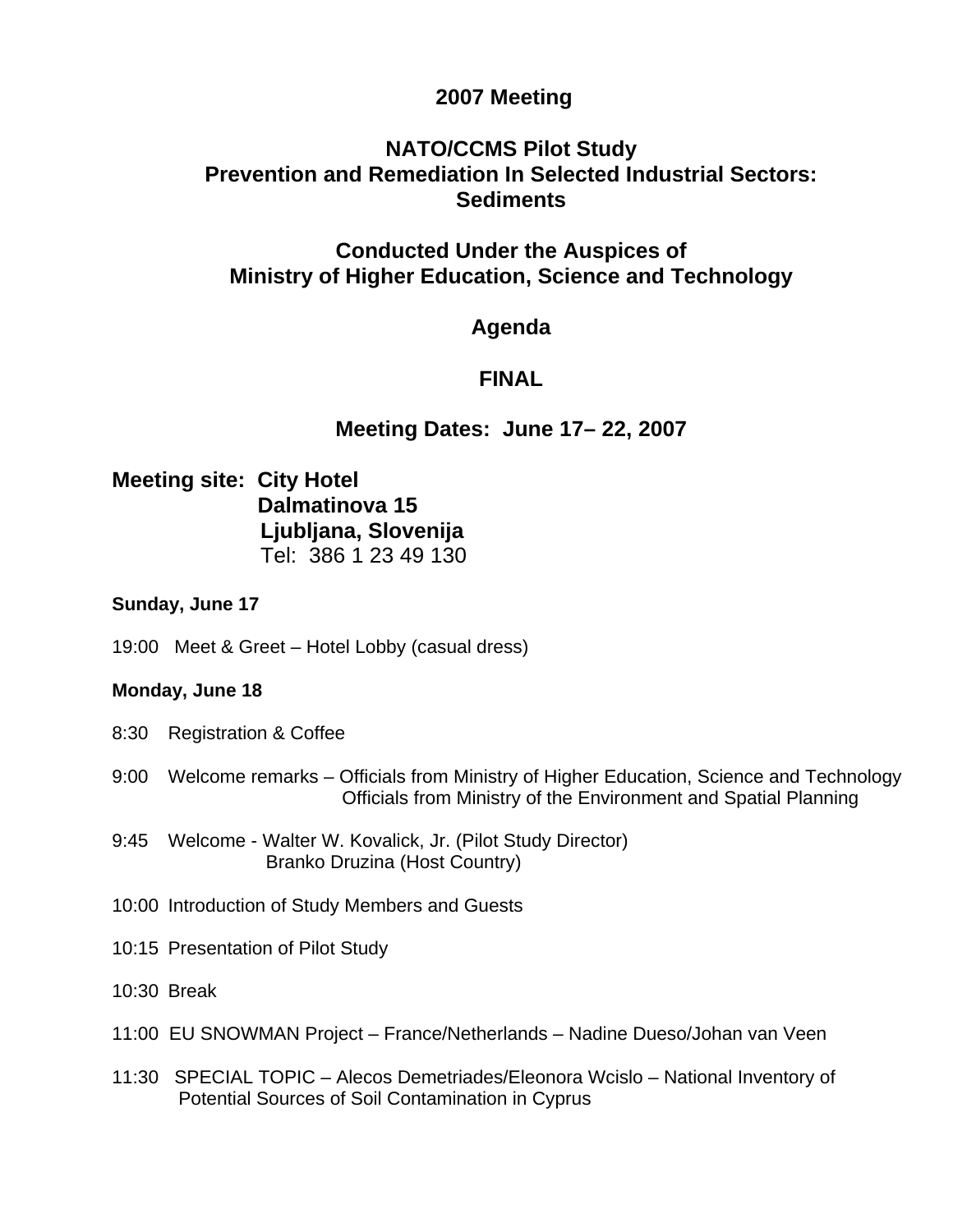- 12:00Tour de Table Johan van Veen (Netherlands)
- 12:20 Lunch

### **Sediment Characterization**

- 14:00 Greece Alecos Demetriades Assessment of Drainage Basin Contamination by Stream and Floodplain Sediment Geochemical Surveys
- 14:30 Poland Janusz Krupanek Inventory of Potential Contaminated Sites in Upper Silesia Region
- 15:00 Break
- 15:30 Czech Republic Kvetoslav Vlk Tertiary Sedimentary Basins and Negative Impact of Brown Coal Open Cast Mining on the Environment of Czech Republic
- 16:00 Tour de Table Francesca Quercia (Italy)
- 16:20 Lithuania Virgilija Gregorauskiene Mapping of Geochemical Contamination in Urban Areas of Lithuania
- 16:50 Adjourn
- 20:00 Welcome Reception at the City Hotel Terrace

#### **Tuesday, June 19**

- 8:30 Coffee
- 9:00 **Country Representatives**: Preliminary Discussion of Future Options for Country Network

### **SEDNET Projects**

- 9:30 Netherlands Jos Brils Introduction to SedNet
- 10:00 Germany Ulrich Foerstner Sediment Risk-Management at the Basin Scale
- 10:30 Break
- 11:00 Germany/Netherlands Ulrich Foerstner /Piet den Besten Sediment Management as Integral Element of Water Framework Directive River Basin Management Plans
- 11:30 Tour de Table Kahraman Unlu (Turkey)
- 11:50 Tour de Table Nadine Dueso (France)
- 12:10 Netherlands Jos Brils Towards Risk-Based Management of the Sediment-Soil-Water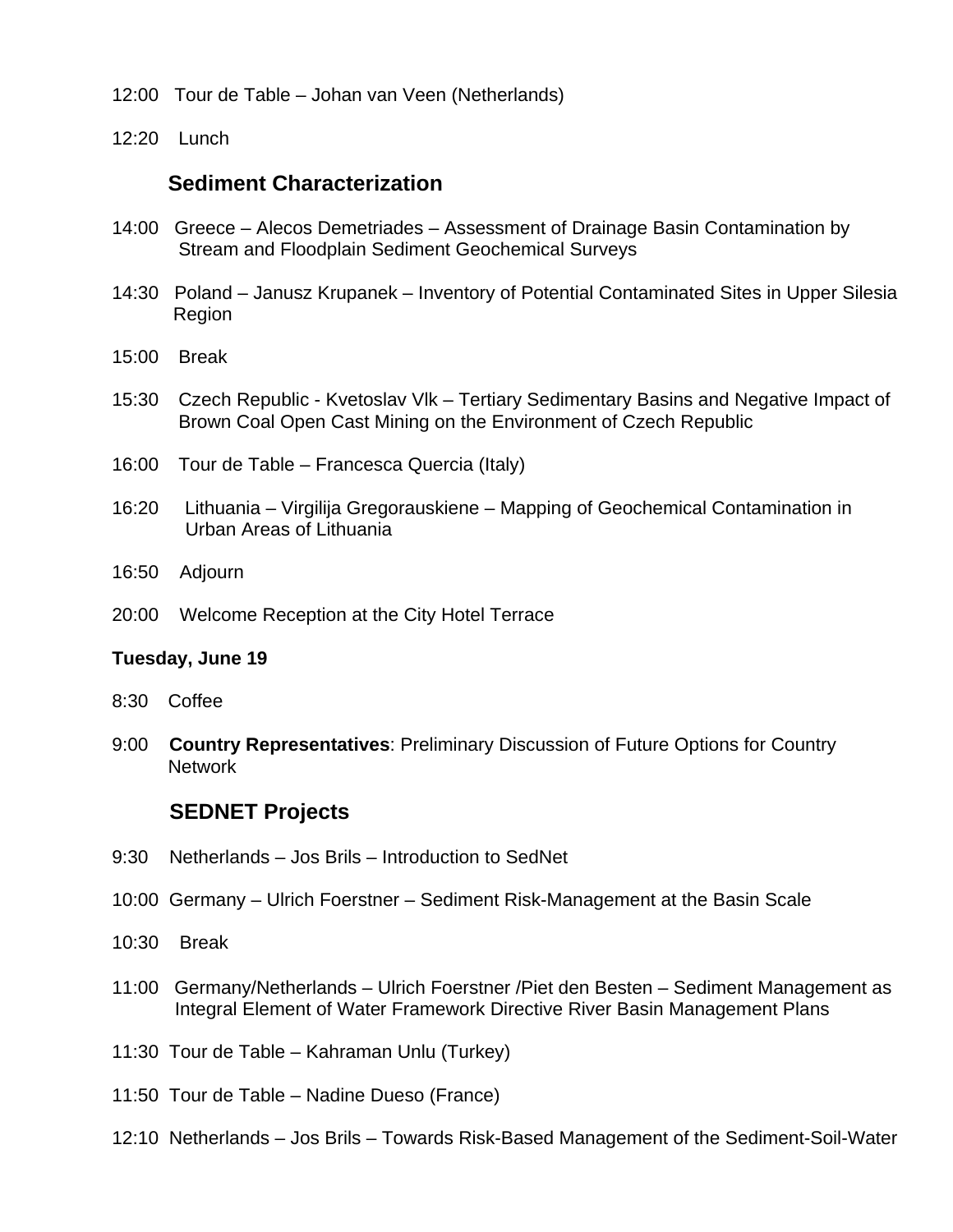System at the River Basin Scale (EC FP6 CA RISKBASE)

12:40 Lunch

### **Sediment Remediation**

- 14:00 Slovenia Dr. Milena Horvat An Integrated Approach for Remediation of a Catchment Impacted by Former Mercury Mining
- 14:30 Czech Republic Dr. Josef Tomas Remediation of Cretaceous Sediments Affected by Uranium In-Situ Leaching in the Czech Republic
- 15:00 United States Danny Reible Anacostia River Advanced Sediment Capping **Demonstration**
- 15:30 Break
- 16:00 Belgium Ludo Diels Sediment Biobarriers for Chlorinated Aliphatic Hydrocarbons in Groundwater Reaching Surface Water
- 16:30 United States Guy W. Sewell Reductive Bio-Modification of Sediment Contaminants: An *In Situ,* Molecular Hydrogen Formation Approach
- 17:00 Tour de Table -- Anthimos Xenidis (Greece)
- 17:20Tour de Table Walter Kovalick (United States)
- 18:00 Adjourn
- 20:00 Pilot Study Dinner Restaurant Sokol, Ciril Metodov trg (near City Hall)

### **Wednesday, June 20**

- 8:30 Coffee
- 9:00 **Country Representatives**: Final Discussion of Future Options for Country Network
- 10:00 Canada Roger Santiago Managing Canadian Great Lakes Contaminated Sediment
- 10:30 Break
- 11:00 Italy Claudio Mariotti Contaminated Sediments in Italy: Methodological Approaches and State of the Art of Characterization and Reclamation Activities Carried out within Sites of National Interest
- 11:30 Tour de Table Ludo Diels (Belgium)
- 11:50 Tour de Table Kestutis Kadunas (Lithuania)